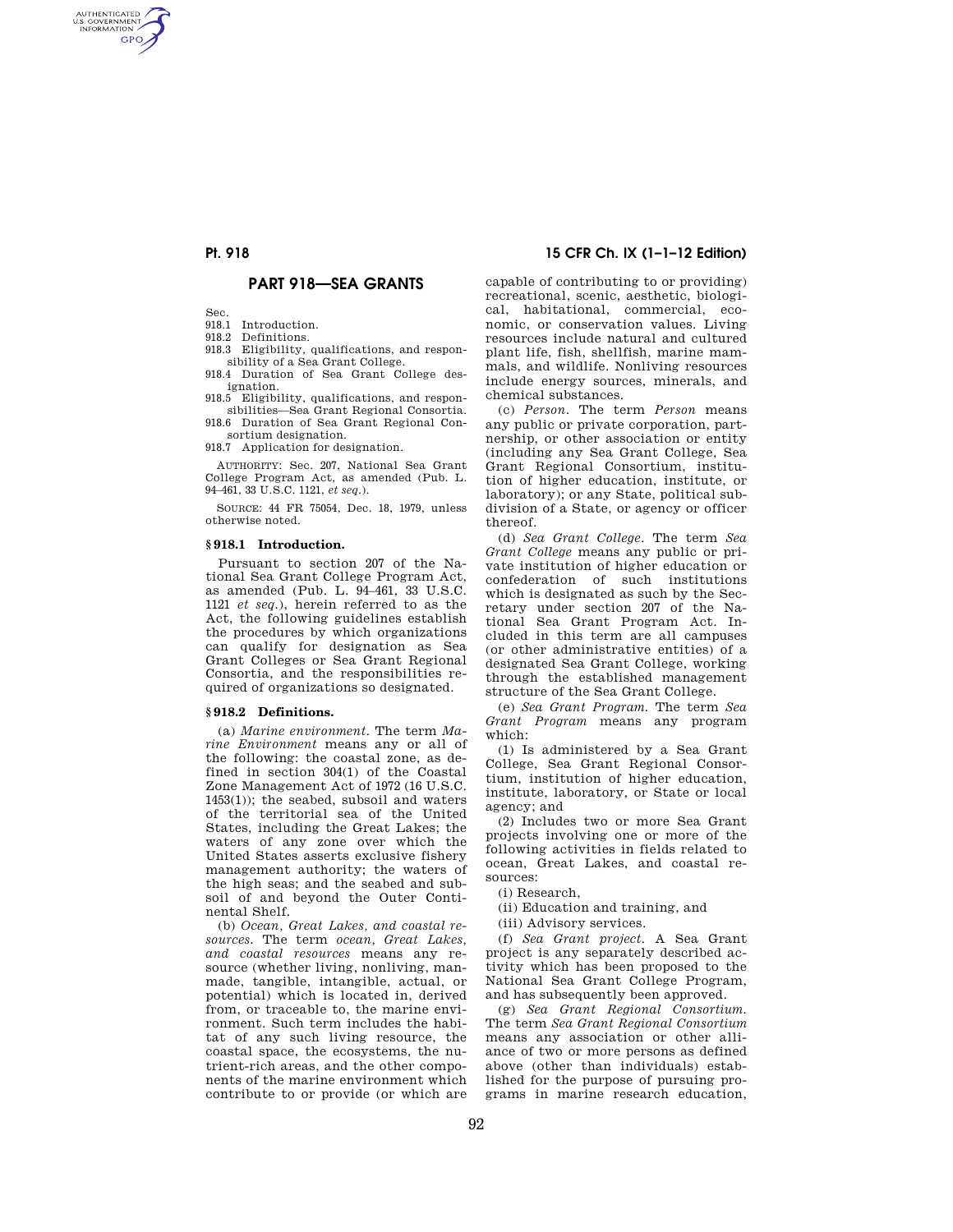## **Nat'l Oceanic and Atmospheric Adm., Commerce § 918.3**

training, and advisory services on a regional basis (*i.e.*, beyond the boundaries of a single state) and which is designated as a consortium by the Secretary under section 207 of the National Sea Grant Program Act.

(h) *Field related to Ocean, Great Lakes, and coastal resources.* The term *field related to Ocean, Great Lakes, and coastal resources* means any discipline or field (including marine sciences and the physical, natural, and biological physical, natural, and biological sciences, and engineering, included therein, marine technology, education, economics, sociology, communications, planning law, international affairs, public administration, humanities, and the arts) which is concerned with, or likely to improve the understanding, assessment, development, utilization, or conservation of, ocean, Great Lakes, and coastal resources.

#### **§ 918.3 Eligibility, qualifications, and responsibility of a Sea Grant College.**

(a) To be eligible for designation as a Sea Grant College, the institution of higher education or confederation of such institutions must have demonstrated a capability to maintain a high quality and balanced program of research, education, training, and advisory services in fields related to ocean, Great Lakes, and coastal resources for a minimum of three years, and have received financial assistance as an Institutional program under either section 205 of the National Sea Grant College Program Act or under section 204(c) of the earlier National Sea Grant College and Program Act of 1966.

(b) To be eligible for designation as a Sea Grant College, the candidate institution or confederation of institutions must meet the qualifications set forth above as evaluated by a site review team composed of members of the Sea Grant Review Panel, NOAA's Office of Sea Grant, and other experts named by NOAA. As a result of this review, the candidate must be rated highly in all of the following qualifying areas:

(1) *Leadership.* The Sea Grant College candidate must have achieved recognition as an intellectual and practical leader in marine science, engineering, education, and advisory service in its state and region.

(2) *Organization.* The Sea Grant College candidate must have created the management organization to carry on a viable and productive Sea Grant Program, and must have the backing of its administration at a sufficiently high level to fulfill its multidisciplinary and multifaceted mandate.

(3) *Relevance.* The Sea Grant College candidate's program must be relevant to local, State, regional, or National opportunities and problems in the marine environment. Important factors in evaluating relevance are the need for marine resource emphasis and the extent to which capabilities have been developed to be responsive to that need.

(4) *Programmed team approach.* The Sea Grant College candidate must have a programmed team approach to the solution of marine problems which includes relevant, high quality, multidisciplinary research with associated educational and advisory services capable of producing identifiable results.

(5) *Education and training.* Education and training must be clearly relevant to National, regional, State and local needs in fields related to ocean, Great Lakes, and coastal resources. As appropriate, education may include pre-college, college, post-graduate, public and adult levels.

(6) *Advisory services.* The Sea Grant College candidate must have a strong program through which information, techniques,and research results from any reliable source, domestic or international, may be communicated to and utilized by user communities. In addition to the educational and information dissemination role, the advisory service program must aid in the identification and communication of user communities' research and educational needs.

(7) *Relationships.* The Sea Grant College candidate must have close ties with Federal agencies. State agencies and administrations, local authorities, business and industry, and other educational institutions. These ties are: (i) To ensure the relevance of its programs, (ii) to give assistance to the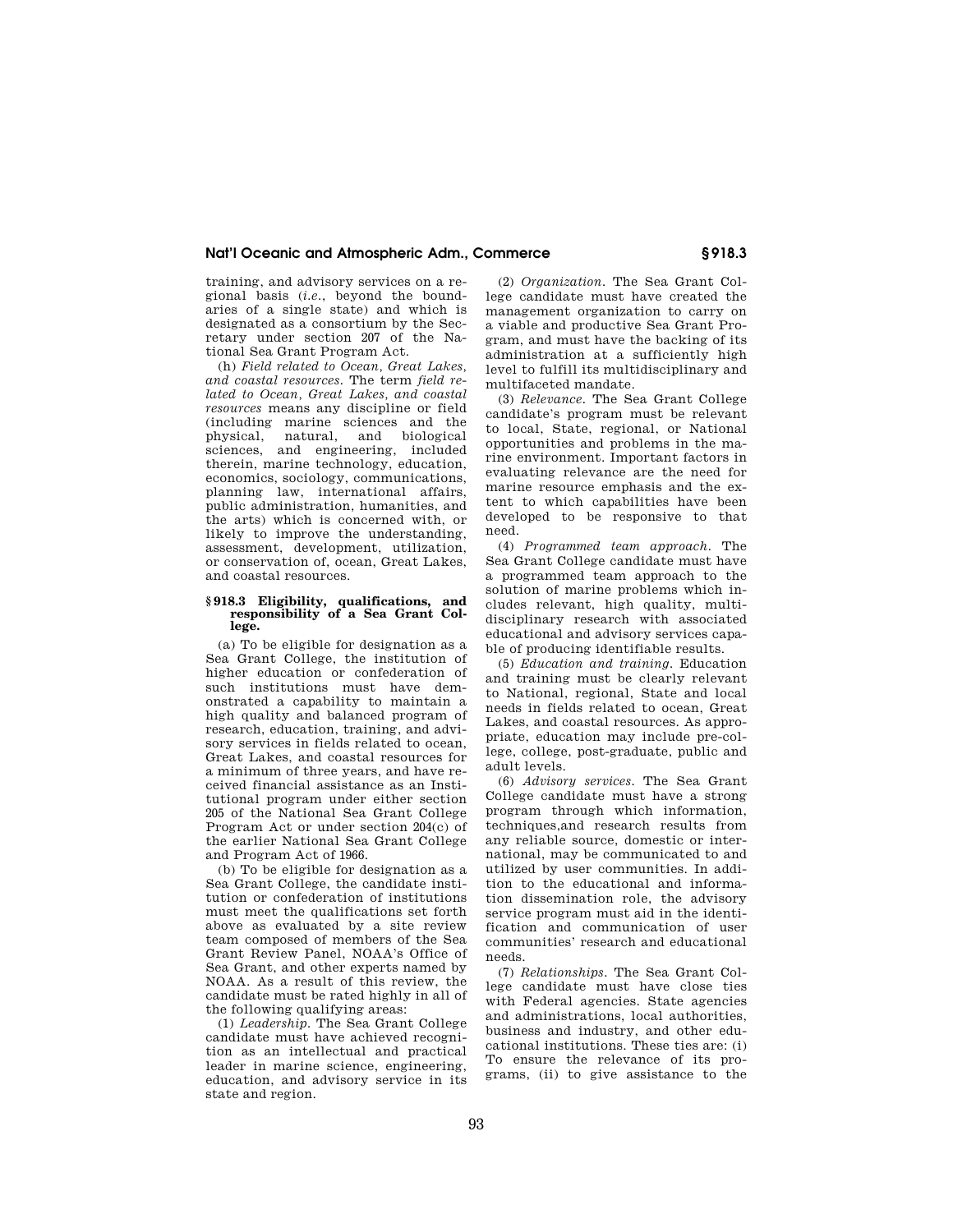broadest possible audience, (iii) to involve a broad pool of talent in providing this assistance (including universities and other administrative entities outside the Sea Grant College), and (iv) to assist others in developing research and management competence. The extent and quality of an institution's relationships are critical factors in evaluating the institutional program.

(8) *Productivity.* The Sea Grant College candidate must have demonstrated the degree of productivity (of research results, reports, employed students, service to State agencies and industry, etc.) commensurate with the length of its Sea Grant operations and the level of funding under which it has worked.

(9) *Support.* The Sea Grant College candidate must have the ability to obtain matching funds from non-Federal sources, such as state legislatures, university management, state agencies, business, and industry. A diversity of matching fund sources is encouraged as a sign of program vitality and the ability to meet the Sea Grant requirement that funds for the general programs be matched with at least one non-Federal dollar for every two Federal dollars.

(c) Finally, it must be found that the Sea Grant College candidate will act in accordance with the following standards relating to its continuing responsibilities if it should be designated a Sea Grant College:

(1) Continue pursuit of excellence and high performance in marine research, education, training, and advisory services.

(2) Provide leadership in marine activities including coordinated planning and cooperative work with local, state, regional, and Federal agencies, other Sea Grant Programs, and non-Sea Grant universities.

(3) Maintain an effective management framework and application of institutional resources to the achievement of Sea Grant objectives.

(4) Develop and implement long-term plans for research, education, training, and advisory services consistent with Sea Grant goals and objectives.

(5) Advocate and further the Sea Grant concept and the full development of its potential within the institution and the state.

**§ 918.4 15 CFR Ch. IX (1–1–12 Edition)** 

(6) Provide adequate and stable matching financial support for the program from non-Federal sources.

(7) Establish and operate an effective system to control the quality of its Sea Grant programs.

### **§ 918.4 Duration of Sea Grant College designation.**

Designation will be made on the basis of merit and the determination by the Secretary of Commerce that such a designation is consistent with the goals of the Act. Continuation of the Sea Grant College designation is contingent upon the institution's ability to maintain a high quality performance consistent with the requirements outlined above. The Secretary may, for cause and after an opportunity for hearing, suspend or terminate a designation as a Sea Grant College.

#### **§ 918.5 Eligibility, qualifications, and**  responsibilities—Sea **gional Consortia.**

(a) To be eligible for designation as a Sea Grant Regional Consortium, the candidate association or alliance of organizations must provide, in significant breadth and quality, one or more services in the areas of research, education, and training, or advisory service in fields related to ocean, Great Lakes, and coastal resources. Further, it is essential that the candidate Sea Grant Consortium be required to provide all three services as soon as possible after designation. Further, such association or alliance must demonstrate that:

(1) It has been established for the purpose of sharing expertise, research, educational facilities, or training facilities, and other capabilities in order to facilitate research, education, training, and advisory services in any field related to ocean, Great Lakes, and coastal resources; and

(2) It will encourage and follow a regional multi-State approach to solving problems or meeting needs relating to ocean, Great Lakes, and coastal resources, in cooperation with appropriate Sea Grant Colleges, Sea Grant Programs and other persons in the region.

(b) Although it is recognized that the distribution of effort between research,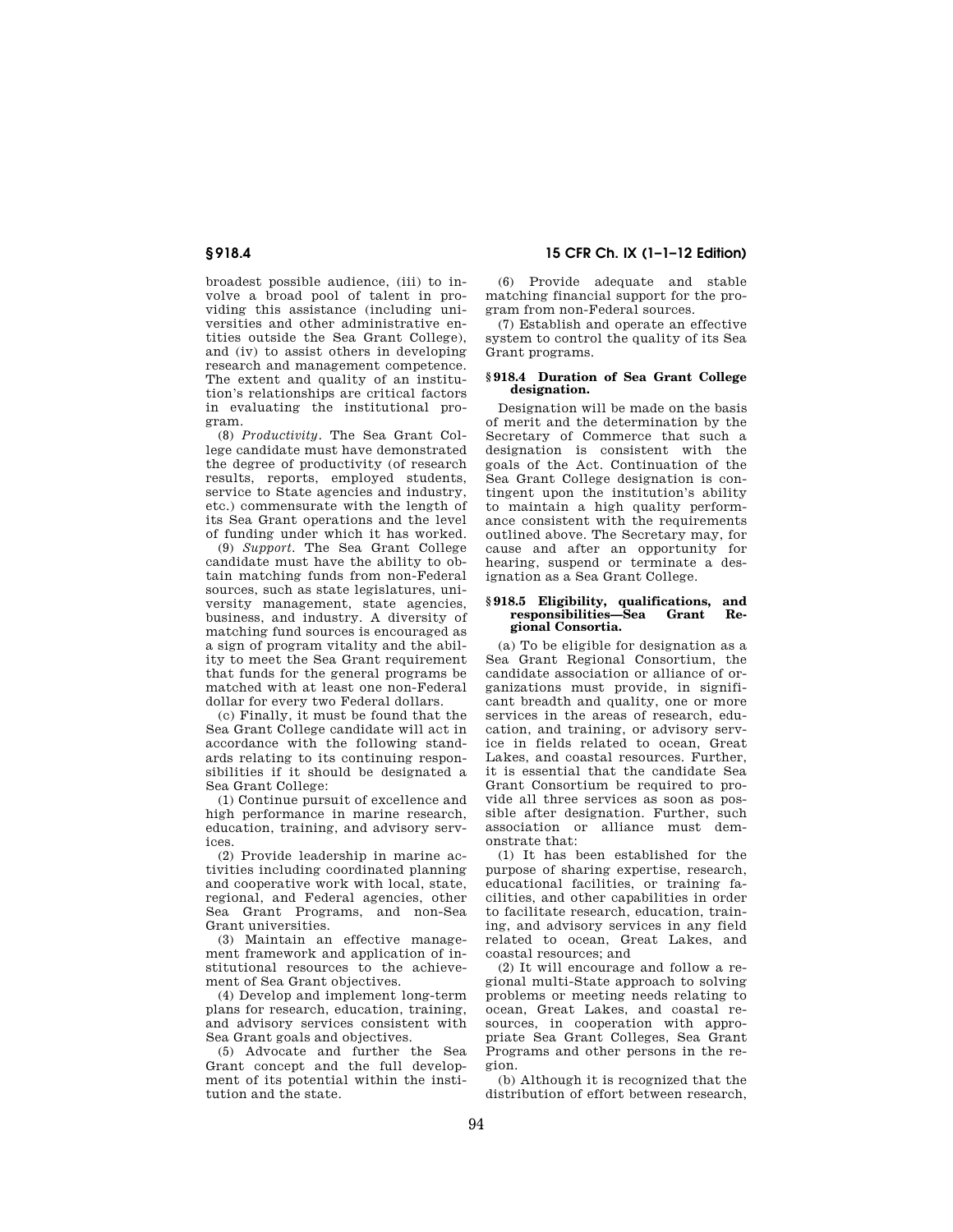## **Nat'l Oceanic and Atmospheric Adm., Commerce § 918.5**

education, training, and advisory services to achieve appropriate balance in a Sea Grant Regional Consortium may differ from a Sea Grant College, sustained effort in all of these areas is, nonetheless, an essential requirement for retention of such designation. To be eligible for designation as a Sea Grant Regional Consortium, the candidate association or alliance of organizations must meet the qualifications set forth above as evaluated by a site review team composed of members of the Sea Grant Review Panel, the Office of Sea Grant, and other experts. Further, the candidate must be rated highly in all of the following qualifying areas which are pertinent to the Consortium's program:

(1) *Leadership.* The Sea Grant Regional Consortium candidate must have achieved recognition as an intellectual and practical leader in marine science, engineering, education, and advisory service in its region.

(2) *Organization.* The Sea Grant Regional Consortium candidate must have created the management organization to carry on a viable and productive multidisciplinary Sea Grant Program and have the backing of the administrations of its component organizations at a sufficiently high level to fulfill its multidisciplinary and multifaceted mandate.

(3) *Relevance.* The Sea Grant Regional Consortium candidate's Sea Grant Program must be relevant to regional opportunities and problems in the marine environment. Important factors in evaluating relevance are the extent and depth of the need of a region for a focused marine resource emphasis and the degree to which the candidate has developed its capability to be responsive to that need.

(4) *Education and training.* Education and training must be clearly relevant to regional needs and must be of high quality in fields related to ocean, Great Lakes, and coastal resources. As approeducation may include precollege, college, post-graduate, public and adult levels.

(5) *Advisory services.* The Sea Grant Regional Consortium candidate must have a strong program through which information techniques, and research results from any reliable source, domestic or international, may be communicated to and utilized by user communities. In addition to the educational and information dissemination role, the advisory service program must aid in the identification and communication of user communities' research and educational needs.

(6) *Relationships.* The Sea Grant Regional Consortium candidate must have close ties with federal agencies, state agencies and administrations, regional authorities, regional business and industry, and other regional educational institutions. These regional ties are: (i) To ensure the relevance of programs, (ii) to generate requests for such assistance as the consortium may offer, and (iii) to assist others in developing research and management competence. The extent and quality of a candidate's relationships are critical factors in evaluating the proposed designation.

(7) *Productivity.* The Sea Grant Regional Consortium candidate must have demonstrated a degree of productivity (of research results, reports, employed students, service to regional agencies, industry, etc.) commensurate with the length of its Sea Grant operations and the level of funding under which it has worked.

(8) *Support.* The Sea Grant Regional Consortium candidate must have the ability to obtain matching funds from non-Federal sources, such as State legislatures, university management, State agencies, and business and industry. A diversity of matching funds sources is encouraged as a sign of program vitality and the ability to meet the Sea Grant requirement that funds for the general programs be matched with at least one non-Federal dollar for every two Federal dollars.

(c) Finally, it must be found that the Sea Grant Regional Consortium candidate will act in accordance with the following standards relating to its continuing responsibilities as a Sea Grant Regional Consortium:

(1) Continue pursuit of excellence and high performance in marine research education, training, and advisory services.

(2) Provide regional leadership in marine activities including coordinated planning and cooperative work with